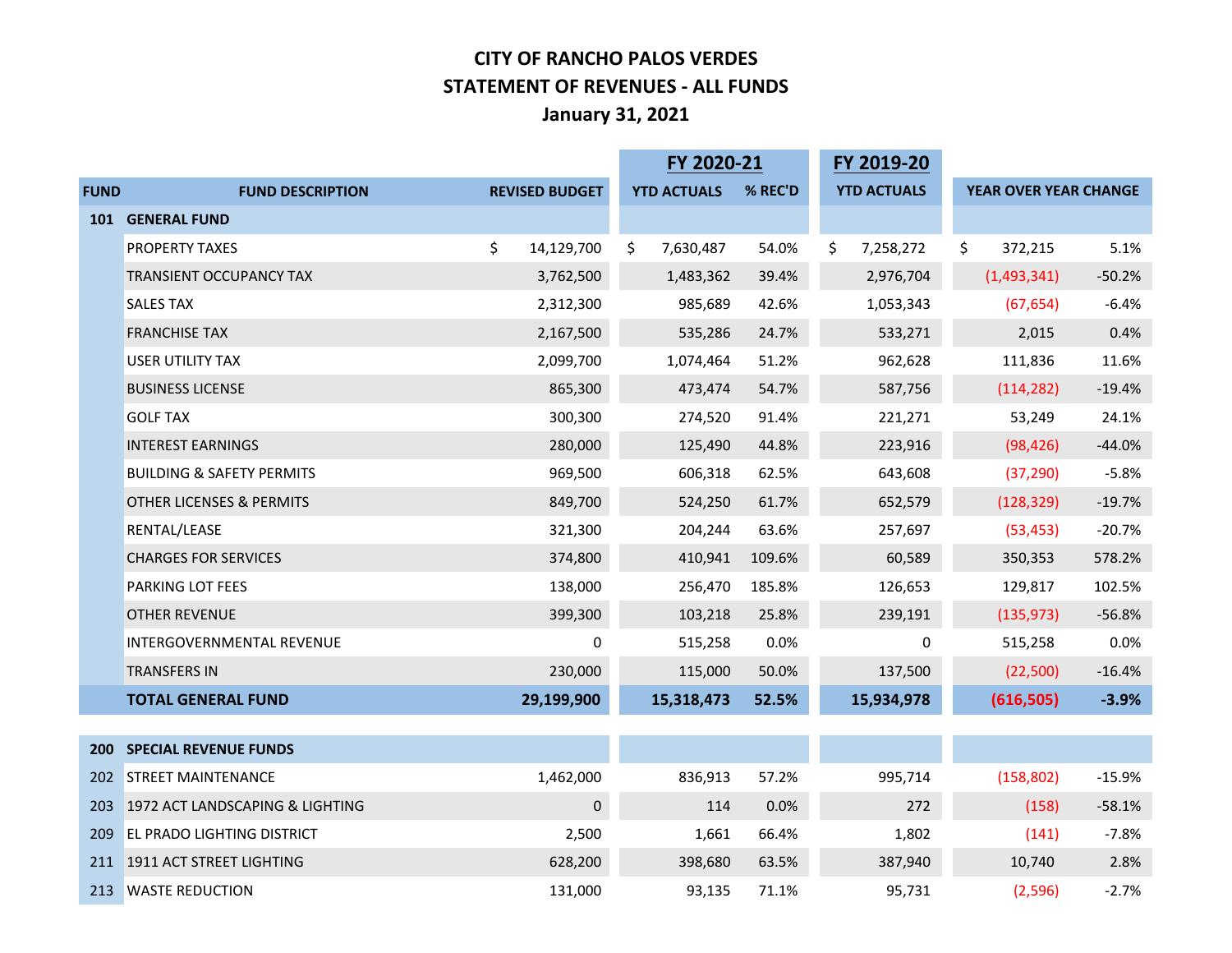#### **CITY OF RANCHO PALOS VERDES STATEMENT OF REVENUES - ALL FUNDS January 31, 2021**

|             |                                          |                       | FY 2020-21         |         | FY 2019-20         |                       |          |
|-------------|------------------------------------------|-----------------------|--------------------|---------|--------------------|-----------------------|----------|
| <b>FUND</b> | <b>FUND DESCRIPTION</b>                  | <b>REVISED BUDGET</b> | <b>YTD ACTUALS</b> | % REC'D | <b>YTD ACTUALS</b> | YEAR OVER YEAR CHANGE |          |
| 214         | AIR QUALITY MANAGEMENT                   | 55,000                | 14,519             | 26.4%   | 14,730             | (211)                 | $-1.4%$  |
| 215         | PROPOSITION C                            | 702,400               | 409,717            | 58.3%   | 428,271            | (18, 554)             | $-4.3%$  |
| 216         | PROPOSITION A                            | 849,400               | 496,874            | 58.5%   | 531,982            | (35, 109)             | $-6.6%$  |
| 217         | <b>PUBLIC SAFETY GRANTS</b>              | 157,700               | 156,634            | 99.3%   | 153,223            | 3,411                 | 2.2%     |
| 220         | <b>MEASURE R</b>                         | 545,400               | 265,983            | 48.8%   | 324,512            | (58, 529)             | $-18.0%$ |
| 221         | <b>MEASURE M</b>                         | 530,000               | 347,777            | 65.6%   | 354,694            | (6, 916)              | $-1.9%$  |
| 222         | <b>HABITAT RESTORATION</b>               | 12,400                | 3,062              | 24.7%   | 8,627              | (5, 565)              | $-64.5%$ |
| 223         | <b>SUBREGION ONE MAINTENANCE</b>         | 24,000                | 8,024              | 33.4%   | 24,819             | (16, 795)             | $-67.7%$ |
| 224         | MEASURE A MAINTENANCE                    | 91,000                | 146                | 0.2%    | 452                | (306)                 | $-67.7%$ |
| 225         | <b>ABALONE COVE SEWER DISTRICT</b>       | 52,000                | 27,186             | 52.3%   | 257,532            | (230, 346)            | $-89.4%$ |
| 227         | <b>GINSBURG CULTURAL ART BLD</b>         | 0                     | $\overline{0}$     | 0.0%    | 0                  | $\mathbf{0}$          | 0.0%     |
| 228         | DONOR RESTRICTED CONTRIBUTIONS           | 25,000                | 12,297             | 49.2%   | 15,641             | (3, 344)              | $-21.4%$ |
|             | <b>TOTAL SPECIAL REVENUE FUNDS</b>       | 5,268,000             | 3,072,722          | 58.3%   | 3,595,943          | (523, 221)            | $-14.6%$ |
|             |                                          |                       |                    |         |                    |                       |          |
| 300         | <b>CAPITAL PROJECTS FUNDS</b>            |                       |                    |         |                    |                       |          |
| 310         | COMMUNITY DEVELOPMENT BLOCK GRANT (CDBG) | 217,700               | 7,985              | 3.7%    | 30,035             | (22,050)              | $-73.4%$ |
| 330         | INFRASTRUCTURE IMPROVEMENTS              | 2,394,000             | 1,275,662          | 53.3%   | 2,251,130          | (975, 468)            | $-43.3%$ |
| 331         | <b>FEDERAL GRANTS</b>                    | 0                     | 0                  | 0.0%    | 0                  | 0                     | 0.0%     |
| 332         | <b>STATE GRANTS</b>                      | 0                     | 24,656             | 0.0%    | 450,162            | (425, 506)            | $-94.5%$ |
| 334         | <b>QUIMBY PARK DEVELOPMENT</b>           | 25,000                | 28,401             | 113.6%  | 13,758             | 14,643                | 106.4%   |
| 336         | LOW-MODERATE INCOME HOUSING              | 46,200                | 878                | 1.9%    | 1,704              | (825)                 | $-48.5%$ |
| 337         | <b>AFFORDABLE HOUSING PROJECTS</b>       | 15,000                | 3,383              | 22.6%   | 8,066              | (4,682)               | $-58.1%$ |
| 338         | DEVELOP IMPACT MITIGATION (EET)          | 10,000                | 1,234              | 12.3%   | 12,512             | (11, 278)             | $-90.1%$ |
| 343         | <b>MEASURE W</b>                         | 690,000               | 0                  | 0.0%    | 0                  | 0                     | 0.0%     |
|             | <b>TOTAL CAPITAL PROJECTS FUNDS</b>      | 3,397,900             | 1,342,199          | 39.5%   | 2,767,365          | (1,425,166)           | $-51.5%$ |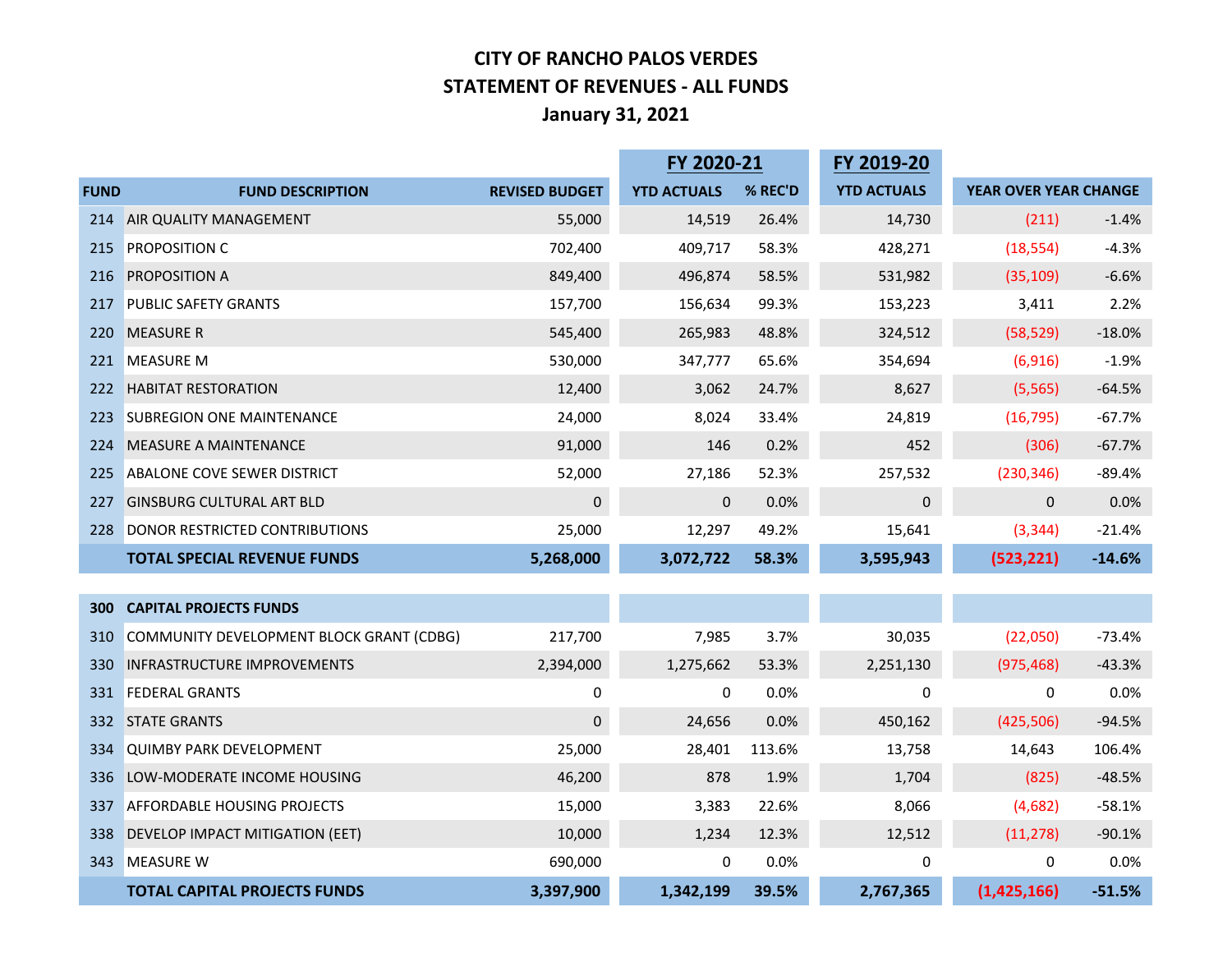#### **CITY OF RANCHO PALOS VERDES STATEMENT OF REVENUES - ALL FUNDS January 31, 2021**

|             |                                             |                       | FY 2020-21         |         | FY 2019-20         |                              |            |
|-------------|---------------------------------------------|-----------------------|--------------------|---------|--------------------|------------------------------|------------|
| <b>FUND</b> | <b>FUND DESCRIPTION</b>                     | <b>REVISED BUDGET</b> | <b>YTD ACTUALS</b> | % REC'D | <b>YTD ACTUALS</b> | <b>YEAR OVER YEAR CHANGE</b> |            |
|             |                                             |                       |                    |         |                    |                              |            |
| 500         | <b>ENTERPRISE FUNDS</b>                     |                       |                    |         |                    |                              |            |
| 501         | WATER QUALITY FLOOD PROTECTION              | 0                     | $\Omega$           | 0.0%    | 1,321              | (1, 321)                     | $-100.0%$  |
|             | <b>TOTAL ENTERPRISE FUNDS</b>               | 0                     | $\mathbf{0}$       | 0.0%    | 1,321              | (1, 321)                     | $-100.0\%$ |
|             |                                             |                       |                    |         |                    |                              |            |
| 600         | <b>INTERNAL SERVICE FUND</b>                |                       |                    |         |                    |                              |            |
| 681         | <b>EQUIPMENT REPLACEMENT</b>                | 138,300               | 57,011             | 41.2%   | 68,476             | (11, 465)                    | $-16.7%$   |
|             | <b>TOTAL INTERNAL SERVICE FUNDS</b>         | 138,300               | 57,011             | 41.2%   | 68,476             | (11, 465)                    | $-16.7%$   |
|             |                                             |                       |                    |         |                    |                              |            |
|             | <b>REDEVELOPMENT AGENCY</b>                 |                       |                    |         |                    |                              |            |
| 701         | <b>REDEVELOPMENT OBLIGATION</b>             | 0                     | 12                 | 0.0%    | 3,401              | (3, 389)                     | $-99.6%$   |
|             | <b>TOTAL REDEVELOPMENT AGENCY</b>           | $\mathbf 0$           | 12                 | 0.0%    | 3,401              | (3,389)                      | $-99.6%$   |
|             |                                             |                       |                    |         |                    |                              |            |
|             | <b>IMPROVEMENT AUTHORITIES</b>              |                       |                    |         |                    |                              |            |
| 285         | <b>IA - PORTUGUESE BEND MAINTENANCE</b>     | 22,600                | 10,339             | 45.7%   | 28,805             | (18, 466)                    | $-64.1%$   |
| 795         | IMPROVEMENT AUTHORITY - ABALONE COVE MAINT. | 2,600                 | 4,842              | 186.2%  | 40,039             | (35, 197)                    | $-87.9%$   |
|             | <b>TOTAL IMPROVEMENT AUTHORITIES</b>        | 25,200                | 15,181             | 60.2%   | 68,844             | (53, 663)                    | $-77.9%$   |
|             |                                             |                       |                    |         |                    |                              |            |
|             | <b>TOTAL REVENUES</b>                       | \$<br>38,029,300      | \$19,805,598       | 52.1%   | \$22,440,330       | \$ (2,634,732)               | $-11.7%$   |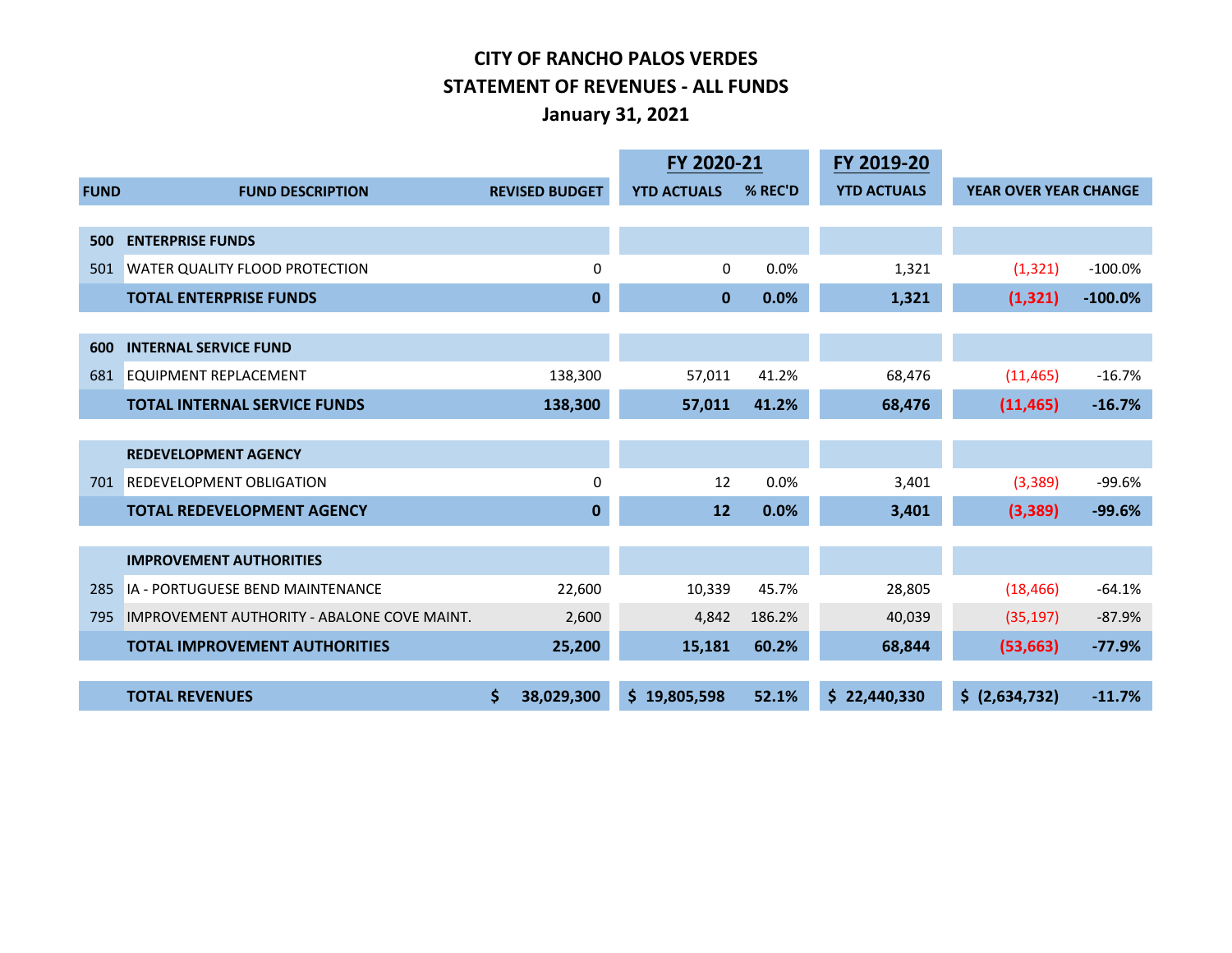|             |               |                   |                                         |                |                       |                    |                    |                     | <b>AVAILABLE</b> |          |
|-------------|---------------|-------------------|-----------------------------------------|----------------|-----------------------|--------------------|--------------------|---------------------|------------------|----------|
| <b>FUND</b> | <b>OBJECT</b> | <b>ACCOUNT</b>    | <b>ACCOUNT DESCRIPTION</b>              | <b>TYPE</b>    | <b>REVISED BUDGET</b> | <b>YTD REVENUE</b> | <b>MTD REVENUE</b> | <b>ENCUMBRANCES</b> | <b>BUDGET</b>    | % USED   |
| 101         | 3101          | 101-300-0000-3101 | <b>GOLF TAXES</b>                       | R              | $-300,300$            | $-274,519.67$      | $-9,710.96$        | 0.00                | $-25,780$        | 91.40    |
| 101         | 3102          | 101-300-0000-3102 | <b>PROPERTY TAXES - SECURED</b>         | $\mathsf R$    | $-8,553,800$          | $-4,636,727.21$    | -903,752.36        | 0.00                | $-3,917,073$     | 54.20    |
| 101         | 3107          | 101-300-0000-3107 | PROPERTY TAXES - IN LIEU OF             | $\mathsf R$    | $-5,275,900$          | $-2,677,013.00$    | $-39,063.00$       | 0.00                | $-2,598,887$     | 50.70    |
| 101         | 3108          | 101-300-0000-3108 | PROPERTY TAXES - RPTTF RDA              | R              | $-25,000$             | $-31,708.78$       | $-24,115.07$       | 0.00                | 6,709            | 126.80   |
| 101         | 3110          | 101-300-0000-3110 | PROPERTY TRANSFER TAXES                 | $\mathsf R$    | $-275,000$            | $-285,038.47$      | $-51,032.61$       | 0.00                | 10,038           | 103.70   |
| 101         | 3111          | 101-300-0000-3111 | <b>FRANCHISE TAXES</b>                  | R              | $-2,167,500$          | $-535,286.24$      | $-16,315.83$       | 0.00                | $-1,632,214$     | 24.70    |
| 101         | 3112          | 101-300-0000-3112 | <b>SALES TAXES</b>                      | R              | $-2,240,000$          | -949,753.58        | 4,330.90           | 0.00                | $-1,290,246$     | 42.40    |
| 101         | 3113          | 101-300-0000-3113 | <b>SALES TAXES PSAF</b>                 | R              | $-72,300$             | $-35,935.47$       | $-7,086.04$        | 0.00                | $-36,365$        | 49.70    |
| 101         | 3114          | 101-300-0000-3114 | UTILITY USERS TAXES - ELEC.             | R              | $-982,200$            | $-530,626.52$      | $-14,917.09$       | 0.00                | $-451,573$       | 54.00    |
| 101         | 3115          | 101-300-0000-3115 | UTILITY USERS TAXES - WATER             | R              | $-747,500$            | $-411,392.48$      | $-11,637.31$       | 0.00                | $-336,108$       | 55.00    |
| 101         | 3116          | 101-300-0000-3116 | UTILITY USERS TAXES - GAS               | $\overline{R}$ | $-370,000$            | $-132,445.33$      | $-5,969.96$        | 0.00                | $-237,555$       | 35.80    |
| 101         | 3120          | 101-300-0000-3120 | <b>TRANSIENT OCC. TAXES - MISC</b>      | R              | $-142,700$            | $-63,927.83$       | 6,095.38           | 0.00                | $-78,772$        | 44.80    |
| 101         | 3121          | 101-300-0000-3121 | TRANSIENT OCC. TAXES-TERRANEA           | R              | $-3,619,800$          | $-1,419,434.40$    | 0.00               | 0.00                | $-2,200,366$     | 39.20    |
| 101         | 3202          | 101-300-0000-3202 | <b>BUILDING &amp; SAFETY PERMITS</b>    | R              | $-969,500$            | $-606,318.05$      | $-38,246.48$       | 0.00                | $-363,182$       | 62.50    |
| 101         | 3203          | 101-300-0000-3203 | <b>PLAN CHECK PERMITS</b>               | R              | $-308,400$            | $-182, 129.64$     | $-14,875.13$       | 0.00                | $-126,270$       | 59.10    |
| 101         | 3205          | 101-300-0000-3205 | <b>FILM PERMITS</b>                     | R              | $-30,700$             | $-882.00$          | $-147.00$          | 0.00                | $-29,818$        | 2.90     |
|             |               |                   |                                         |                |                       |                    |                    |                     |                  |          |
| 101         | 3206<br>3207  | 101-300-0000-3206 | <b>ANIMAL LICENSES</b>                  | R<br>R         | $-27,400$             | $-11,780.75$       | $-1,457.50$        | 0.00                | $-15,619$        | 43.00    |
| 101         |               | 101-300-0000-3207 | <b>BUILDING &amp; SAFETY SMIP</b>       |                | $-3,000$              | 454.52             | 721.98             | 0.00                | $-3,455$         | $-15.20$ |
| 101         | 3208          | 101-300-0000-3208 | <b>BUILDING &amp; SAFETY ADMIN FEES</b> | R              | $-4,300$              | 133.77             | 345.80             | 0.00                | $-4,434$         | $-3.10$  |
| 101         | 3209          | 101-300-0000-3209 | <b>GEOLOGY PERMITS</b>                  | R              | $-112,900$            | $-88,010.00$       | $-15,925.00$       | 0.00                | $-24,890$        | 78.00    |
| 101         | 3210          | 101-300-0000-3210 | <b>BUSINESS LICENSE TAXES</b>           | R              | $-865,300$            | -473,474.04        | $-341,707.11$      | 0.00                | $-391,826$       | 54.70    |
| 101         | 3212          | 101-300-0000-3212 | <b>BUSINESS LICENSE PENALTY</b>         | R              | $-17,900$             | $-2,283.05$        | 0.00               | 0.00                | $-15,617$        | 12.80    |
| 101         | 3213          | 101-300-0000-3213 | PARKING PERMITS-OVERSIZED VEH.          | $\mathsf R$    | $-500$                | $-185.25$          | $-30.00$           | 0.00                | $-315$           | 37.10    |
| 101         | 3214          | 101-300-0000-3214 | PARKING PERMIT DECALS                   | R              | $-300$                | $-288.50$          | $-114.00$          | 0.00                | $-12$            | 96.20    |
| 101         | 3215          | 101-300-0000-3215 | PLANNING & ZONING PERMITS               | R              | $-271,200$            | $-179,519.55$      | $-33,327.00$       | 0.00                | $-91,680$        | 66.20    |
| 101         | 3217          | 101-300-0000-3217 | <b>VIEW RESTRORATION PERMITS</b>        | $\mathsf R$    | $-4,800$              | $-10,212.00$       | 0.00               | 0.00                | 5,412            | 212.80   |
| 101         | 3218          | 101-300-0000-3218 | PLANNING MISC. PERMITS                  | R              | $-8,000$              | $-4,585.00$        | $-532.00$          | 0.00                | $-3,415$         | 57.30    |
| 101         | 3219          | 101-300-0000-3219 | <b>ROW - MISC PERMITS</b>               | $\mathsf R$    | $-74,600$             | $-45,286.00$       | $-6,705.00$        | 0.00                | $-29,314$        | 60.70    |
| 101         | 3220          | 101-300-0000-3220 | <b>ROW - DUMPSTER PERMITS</b>           | R              | $-3,600$              | $-1,960.00$        | $-98.00$           | 0.00                | $-1,640$         | 54.40    |
| 101         | 3501          | 101-300-0000-3501 | <b>TOW FEES</b>                         | R              | $-5,800$              | $-2,324.00$        | $-996.00$          | 0.00                | $-3,476$         | 40.10    |
| 101         | 3502          | 101-300-0000-3502 | <b>FALSE ALARM</b>                      | R              | $-4,800$              | 100.00             | 0.00               | 0.00                | $-4,900$         | $-2.10$  |
| 101         | 3503          | 101-300-0000-3503 | <b>TRAFFIC TICKETS</b>                  | R              | $-61,800$             | $-20,738.95$       | $-8,053.81$        | 0.00                | $-41,061$        | 33.60    |
| 101         | 3601          | 101-300-0000-3601 | <b>INTEREST EARNINGS</b>                | R              | $-280,000$            | $-125,490.14$      | $-46,872.11$       | 0.00                | $-154,510$       | 44.80    |
| 101         | 3602          | 101-300-0000-3602 | RENTAL/LEASES                           | R              | $-141,300$            | $-232,485.40$      | $-8,408.11$        | 0.00                | 91,185           | 164.50   |
| 101         | 3801          | 101-300-0000-3801 | <b>ADMINISTRATIVE OVERHEAD</b>          | R              | $-150,000$            | $-54,656.72$       | 0.00               | 0.00                | $-95,343$        | 36.40    |
| 101         | 3902          | 101-300-0000-3902 | <b>CASP FEES</b>                        | R              | $-4,500$              | $-1,771.20$        | $-1,180.80$        | 0.00                | $-2,729$         | 39.40    |
| 101         | 3904          | 101-300-0000-3904 | RDA LOAN REPAYMENT                      | R              | $-298,800$            | $-298,827.00$      | 0.00               | 0.00                | 27               | 100.00   |
| 101         | 3908          | 101-300-0000-3908 | <b>RDA ADMINISTRATIVE FEES</b>          | R              | $-16,000$             | $-16,000.00$       | $-8,000.00$        | 0.00                | $\mathbf 0$      | 100.00   |
| 101         | 3999          | 101-300-0000-3999 | MISCELLANEOUS REVENUE                   | R              | $-60,000$             | $-96,114.32$       | $-36,923.45$       | 0.00                | 36,114           | 160.20   |
| 101         | 9217          | 101-300-0000-9217 | TRANSFER - PUBLIC SAFETY                | $\mathsf R$    | $-140,000$            | $-65,000.00$       | 0.00               | 0.00                | $-75,000$        | 46.40    |
| 101         | 9224          | 101-300-0000-9224 | TRANSFER - MEASURE A MAINT              | R              | $-90,000$             | $-50,000.00$       | 0.00               | 0.00                | $-40,000$        | 55.60    |
| 101         | 3999          | 101-300-1430-3999 | MISCELLANEOUS REVENUE                   | R              | $-1,500$              | 0.00               | 0.00               | 0.00                | $-1,500$         | 0.00     |
| 101         | 3412          | 101-300-5120-3412 | PROGRAM/EVENT FEES                      | $\mathsf R$    | $-5,200$              | $-40.00$           | 0.00               | 0.00                | $-5,160$         | 0.80     |
| 101         | 3602          | 101-300-5120-3602 | RENTAL/LEASES                           | R              | $-4,800$              | $-1,314.00$        | 0.00               | 0.00                | $-3,486$         | 27.40    |
| 101         | 3602          | 101-300-5130-3602 | RENTAL/LEASES                           | R              | $-14,600$             | $-566.76$          | $-108.26$          | 0.00                | $-14,033$        | 3.90     |
| 101         | 3602          | 101-300-5140-3602 | RENTAL/LEASES                           | R              | $-4,600$              | $-1,013.16$        | 0.00               | 0.00                | $-3,587$         | 22.00    |
| 101         | 3602          | 101-300-5150-3602 | RENTAL/LEASES                           | R              | $-3,100$              | 360.00             | 0.00               | 0.00                | $-3,460$         | $-11.60$ |
| 101         | 3411          | 101-300-5160-3411 | PARKING LOT FEES                        | R              | $-138,000$            | $-256,470.01$      | $-30,630.00$       | 0.00                | 118,470          | 185.80   |
| 101         | 3412          | 101-300-5170-3412 | PROGRAM/EVENT FEES                      | R              | $-8,000$              | 0.00               | 0.00               | 0.00                | $-8,000$         | 0.00     |
|             |               |                   |                                         |                |                       |                    |                    |                     |                  |          |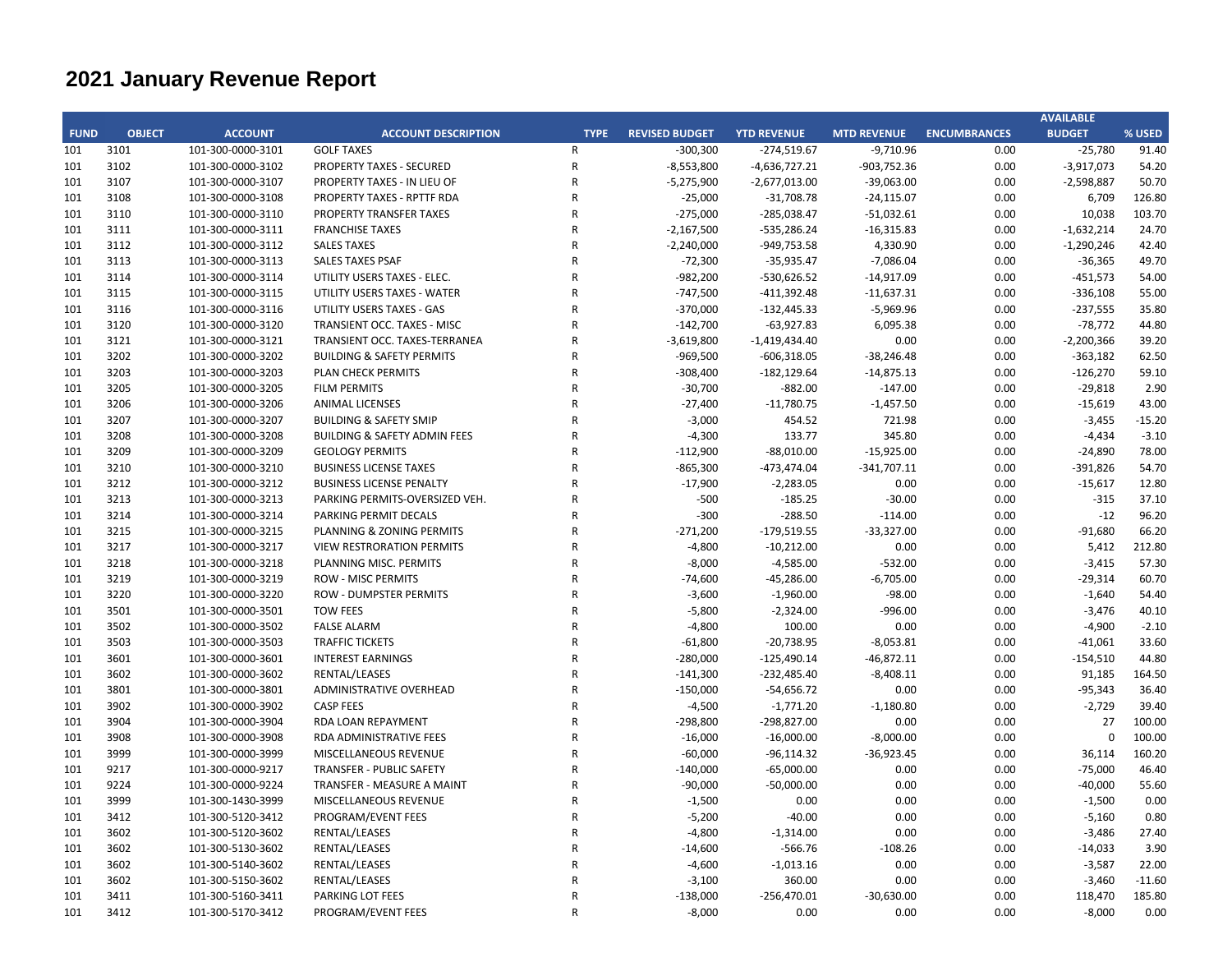|             |               |                   |                                   |                |                       |                    |                    |                     | <b>AVAILABLE</b> |          |
|-------------|---------------|-------------------|-----------------------------------|----------------|-----------------------|--------------------|--------------------|---------------------|------------------|----------|
| <b>FUND</b> | <b>OBJECT</b> | <b>ACCOUNT</b>    | <b>ACCOUNT DESCRIPTION</b>        | <b>TYPE</b>    | <b>REVISED BUDGET</b> | <b>YTD REVENUE</b> | <b>MTD REVENUE</b> | <b>ENCUMBRANCES</b> | <b>BUDGET</b>    | % USED   |
| 101         | 3901          | 101-300-5170-3901 | <b>DONATIONS</b>                  | $\mathsf{R}$   | $-3,800$              | 0.00               | 0.00               | 0.00                | $-3,800$         | 0.00     |
| 101         | 3602          | 101-300-5180-3602 | RENTAL/LEASES                     | R              | $-152,900$            | 30,775.00          | 4,998.00           | 0.00                | $-183,675$       | $-20.10$ |
| 101         | 3701          | 101-300-5180-3701 | <b>PVIC SALES TAXABLE</b>         | $\mathsf{R}$   | $-79,200$             | $-1,222.05$        | 0.00               | 0.00                | $-77,978$        | 1.50     |
| 101         | 3901          | 101-300-5180-3901 | <b>DONATIONS</b>                  | $\mathsf{R}$   | $-5,400$              | $-28.00$           | 0.00               | 0.00                | $-5,372$         | 0.50     |
| 101         | 3412          | 101-300-5190-3412 | PROGRAM/EVENT FEES                | $\mathsf{R}$   | $-1,000$              | 0.00               | 0.00               | 0.00                | $-1,000$         | 0.00     |
| 101         | 3901          | 101-300-5190-3901 | <b>DONATIONS</b>                  | $\mathsf{R}$   | $-800$                | 0.00               | 0.00               | 0.00                | $-800$           | 0.00     |
| 101         | 3504          | 101-300-4140-3504 | <b>CODE ENFORCEMENT CITATIONS</b> | $\mathsf{R}$   | $-15,000$             | $-19,038.87$       | $-4,438.87$        | 0.00                | 4,039            | 126.90   |
| 101         | 3412          | 101-300-5131-3412 | PROGRAM/EVENT FEES                | $\mathsf{R}$   | $-34,600$             | $-1,215.00$        | $-685.00$          | 0.00                | $-33,385$        | 3.50     |
| 101         | 3301          | 101-300-9101-3301 | <b>FEDERAL GRANTS</b>             | $\mathsf{R}$   | 0                     | $-515,258.00$      | 0.00               | 0.00                | 515,258          | 100.00   |
| 202         | 3304          | 202-300-0000-3304 | STATE GRANTS - SECTION 2103       | $\mathsf{R}$   | $-291,500$            | $-164,209.51$      | 0.00               | 0.00                | $-127,290$       | 56.30    |
| 202         | 3305          | 202-300-0000-3305 | STATE GRANTS - SECTION 2105       | $\mathsf{R}$   | $-190,200$            | $-111,983.48$      | 0.00               | 0.00                | $-78,217$        | 58.90    |
| 202         | 3306          | 202-300-0000-3306 | STATE GRANTS - SECTION 2106       | $\mathsf{R}$   | $-116,100$            | $-66,189.58$       | 0.00               | 0.00                | $-49,910$        | 57.00    |
| 202         | 3307          | 202-300-0000-3307 | STATE GRANTS - SECTION 2107       | $\mathsf{R}$   | $-249,700$            | $-154,621.97$      | 0.00               | 0.00                | $-95,078$        | 61.90    |
| 202         | 3308          | 202-300-0000-3308 | STATE GRANTS - SECTION 2107.5     | $\mathsf{R}$   | $-4,800$              | $-6,000.00$        | 0.00               | 0.00                | 1,200            | 125.00   |
| 202         | 3309          | 202-300-0000-3309 | STATE GAS TAX - SB1               | $\mathsf{R}$   | $-565,700$            | -330,643.04        | $-71,925.32$       | 0.00                | $-235,057$       | 58.40    |
| 202         | 3601          | 202-300-0000-3601 | <b>INTEREST EARNINGS</b>          | $\mathsf{R}$   | $-5,400$              | $-3,265.16$        | 0.00               | 0.00                | $-2,135$         | 60.50    |
| 202         | 3999          | 202-300-0000-3999 | MISCELLANEOUS REVENUE             | $\mathsf{R}$   | $-38,600$             | 0.00               | 0.00               | 0.00                | $-38,600$        | 0.00     |
| 203         | 3601          | 203-300-0000-3601 | <b>INTEREST EARNINGS</b>          | $\mathsf{R}$   | $\Omega$              | $-114.15$          | 0.00               | 0.00                | 114              | 100.00   |
| 209         | 3102          | 209-300-0000-3102 | <b>PROPERTY TAXES - SECURED</b>   | $\mathsf{R}$   | $-2,300$              | $-1,516.66$        | $-295.93$          | 0.00                | $-783$           | 65.90    |
| 209         | 3601          | 209-300-0000-3601 | <b>INTEREST EARNINGS</b>          | $\overline{R}$ | $-200$                | $-144.54$          | 0.00               | 0.00                | $-55$            | 72.30    |
| 211         | 3102          | 211-300-0000-3102 | <b>PROPERTY TAXES - SECURED</b>   | $\mathsf{R}$   | $-606,800$            | $-392,958.48$      | $-76,695.86$       | 0.00                | $-213,842$       | 64.80    |
| 211         | 3601          | 211-300-0000-3601 | <b>INTEREST EARNINGS</b>          | $\mathsf{R}$   | $-21,400$             | $-5,721.79$        | 0.00               | 0.00                | $-15,678$        | 26.70    |
| 213         | 3302          | 213-300-0000-3302 | <b>STATE GRANTS</b>               | $\mathsf{R}$   | $-22,100$             | 0.00               | 0.00               | 0.00                | $-22,100$        | 0.00     |
| 213         | 3406          | 213-300-0000-3406 | <b>WASTE REDUCTION FEES</b>       | $\mathsf{R}$   | $-104,300$            | $-91,381.28$       | $-13,837.91$       | 0.00                | $-12,919$        | 87.60    |
| 213         | 3601          | 213-300-0000-3601 | <b>INTEREST EARNINGS</b>          | $\mathsf{R}$   | $-4,600$              | $-1,753.63$        | 0.00               | 0.00                | $-2,846$         | 38.10    |
| 214         | 3303          | 214-300-0000-3303 | <b>LOCAL GRANTS</b>               | $\mathsf{R}$   | $-50,000$             | $-13,945.18$       | 0.00               | 0.00                | $-36,055$        | 27.90    |
| 214         | 3601          | 214-300-0000-3601 | <b>INTEREST EARNINGS</b>          | $\mathsf{R}$   | $-5,000$              | $-574.01$          | 0.00               | 0.00                | $-4,426$         | 11.50    |
| 215         | 3303          | 215-300-0000-3303 | <b>LOCAL GRANTS</b>               | $\mathsf{R}$   | $-696,200$            | $-406,343.12$      | $-59,992.31$       | 0.00                | -289,857         | 58.40    |
| 215         | 3601          | 215-300-0000-3601 | <b>INTEREST EARNINGS</b>          | $\mathsf{R}$   | $-6,200$              | $-3,373.63$        | 0.00               | 0.00                | $-2,826$         | 54.40    |
| 216         | 3303          | 216-300-0000-3303 | <b>LOCAL GRANTS</b>               | $\mathsf{R}$   | $-839,400$            | -489,883.81        | $-72,325.75$       | 0.00                | $-349,516$       | 58.40    |
| 216         | 3601          | 216-300-0000-3601 | <b>INTEREST EARNINGS</b>          | $\mathsf{R}$   | $-10,000$             | $-6,989.90$        | 0.00               | 0.00                | $-3,010$         | 69.90    |
| 217         | 3302          | 217-300-0000-3302 | <b>STATE GRANTS</b>               | $\mathsf{R}$   | $-150,000$            | $-156, 190.32$     | $-24,468.58$       | 0.00                | 6,190            | 104.10   |
| 217         | 3601          | 217-300-0000-3601 | <b>INTEREST EARNINGS</b>          | $\mathsf{R}$   | $-7,700$              | $-443.81$          | 0.00               | 0.00                | $-7,256$         | 5.80     |
| 220         | 3303          | 220-300-0000-3303 | <b>LOCAL GRANTS</b>               | $\mathsf{R}$   | $-522,200$            | $-260,553.99$      | 0.00               | 0.00                | $-261,646$       | 49.90    |
| 220         | 3601          | 220-300-0000-3601 | <b>INTEREST EARNINGS</b>          | $\mathsf{R}$   | $-23,200$             | $-5,428.94$        | 0.00               | 0.00                | $-17,771$        | 23.40    |
| 221         | 3303          | 221-300-0000-3303 | <b>LOCAL GRANTS</b>               | $\mathsf{R}$   | $-529,500$            | $-346,903.73$      | $-50,697.27$       | 0.00                | $-182,596$       | 65.50    |
| 221         | 3601          | 221-300-0000-3601 | <b>INTEREST EARNINGS</b>          | $\mathsf{R}$   | $-500$                | $-873.53$          | 0.00               | 0.00                | 374              | 174.70   |
| 222         | 3601          | 222-300-0000-3601 | <b>INTEREST EARNINGS</b>          | $\mathsf{R}$   | $-12,400$             | $-3,062.06$        | 0.00               | 0.00                | $-9,338$         | 24.70    |
| 223         | 3601          | 223-300-0000-3601 | <b>INTEREST EARNINGS</b>          | $\mathsf{R}$   | $-14,000$             | $-3,024.20$        | 0.00               | 0.00                | $-10,976$        | 21.60    |
| 223         | 9101          | 223-300-0000-9101 | TRANSFER - GENERAL FUND           | $\mathsf{R}$   | $-10,000$             | $-5,000.00$        | 0.00               | 0.00                | $-5,000$         | 50.00    |
| 224         | 3303          | 224-300-0000-3303 | <b>LOCAL GRANTS</b>               | $\mathsf{R}$   | $-90,000$             | 0.00               | 0.00               | 0.00                | $-90,000$        | 0.00     |
| 224         | 3601          | 224-300-0000-3601 | <b>INTEREST EARNINGS</b>          | $\mathsf{R}$   | $-1,000$              | $-145.89$          | 0.00               | 0.00                | $-854$           | 14.60    |
| 225         | 3102          | 225-300-0000-3102 | <b>PROPERTY TAXES - SECURED</b>   | $\mathsf{R}$   | $-50,000$             | $-26,221.46$       | $-5,229.12$        | 0.00                | $-23,779$        | 52.40    |
| 225         | 3601          | 225-300-0000-3601 | <b>INTEREST EARNINGS</b>          | $\mathsf{R}$   | $-2,000$              | $-964.26$          | 0.00               | 0.00                | $-1,036$         | 48.20    |
| 228         | 3901          | 228-300-5411-3901 | <b>DONATIONS</b>                  | $\mathsf{R}$   | 0                     | $-9,000.00$        | $-3,000.00$        | 0.00                | 9,000            | 100.00   |
| 228         | 3901          | 228-300-5415-3901 | <b>DONATIONS</b>                  | $\mathsf{R}$   | 0                     | $-200.00$          | 0.00               | 0.00                | 200              | 100.00   |
| 228         | 3601          | 228-300-0000-3601 | <b>INTEREST EARNINGS</b>          | $\mathsf{R}$   | $-25,000$             | $-3,097.06$        | 0.00               | 0.00                | $-21,903$        | 12.40    |
| 285         | 3601          | 285-300-0000-3601 | <b>INTEREST EARNINGS</b>          | $\mathsf{R}$   | $-2,600$              | $-338.74$          | 0.00               | 0.00                | $-2,261$         | 13.00    |
| 285         | 9101          | 285-300-0000-9101 | TRANSFER - GENERAL FUND           | ${\sf R}$      | $-20,000$             | $-10,000.00$       | 0.00               | 0.00                | $-10,000$        | 50.00    |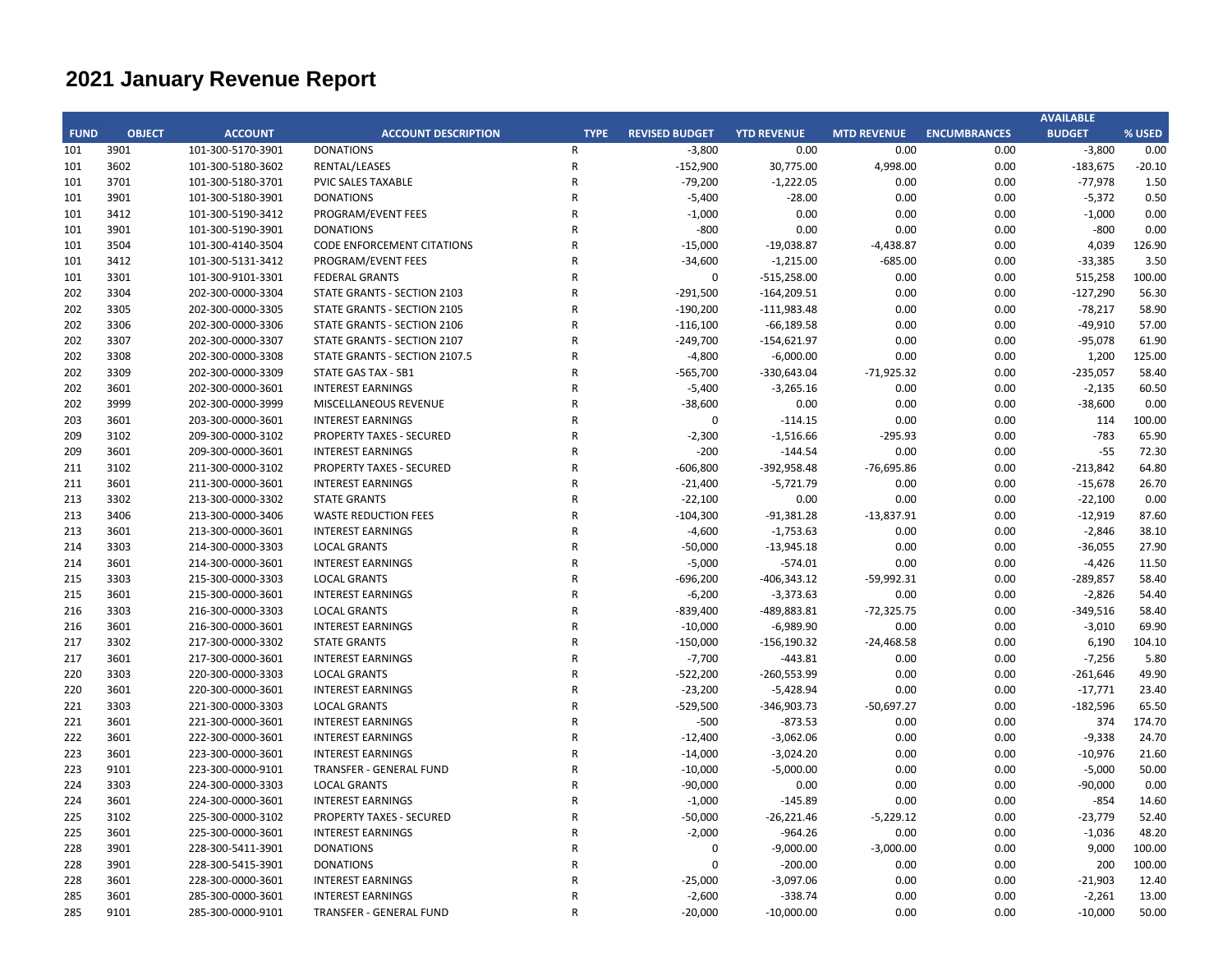|             |               |                   |                                      |              |                       |                    |                    |                     | <b>AVAILABLE</b> |        |
|-------------|---------------|-------------------|--------------------------------------|--------------|-----------------------|--------------------|--------------------|---------------------|------------------|--------|
| <b>FUND</b> | <b>OBJECT</b> | <b>ACCOUNT</b>    | <b>ACCOUNT DESCRIPTION</b>           | <b>TYPE</b>  | <b>REVISED BUDGET</b> | <b>YTD REVENUE</b> | <b>MTD REVENUE</b> | <b>ENCUMBRANCES</b> | <b>BUDGET</b>    | % USED |
| 310         | 3301          | 310-300-0000-3301 | <b>FEDERAL GRANTS</b>                | R            | $-217,700$            | $-7,985.00$        | 0.00               | 0.00                | $-209,715$       | 3.70   |
| 330         | 3601          | 330-300-0000-3601 | <b>INTEREST EARNINGS</b>             | R            | $-460,000$            | $-102,162.26$      | 0.00               | 0.00                | $-357,838$       | 22.20  |
| 330         | 9101          | 330-300-0000-9101 | <b>TRANSFER - GENERAL FUND</b>       | R            | $-1,934,000$          | $-1,173,500.00$    | 0.00               | 0.00                | $-760,500$       | 60.70  |
| 332         | 3302          | 332-300-8830-3302 | <b>STATE GRANTS</b>                  |              | 0                     | $-24,655.61$       | 0.00               | 0.00                | 24,656           | 100.00 |
| 334         | 3601          | 334-300-0000-3601 | <b>INTEREST EARNINGS</b>             |              | $-25,000$             | $-4,748.22$        | 0.00               | 0.00                | $-20,252$        | 19.00  |
| 334         | 3907          | 334-300-0000-3907 | <b>DEVELOPER FEES</b>                |              | 0                     | $-23,652.33$       | 0.00               | 0.00                | 23,652           | 100.00 |
| 336         | 3601          | 336-300-0000-3601 | <b>INTEREST EARNINGS</b>             |              | $-3,000$              | $-878.23$          | 0.00               | 0.00                | $-2,122$         | 29.30  |
| 336         | 3904          | 336-300-0000-3904 | <b>RDA LOAN REPAYMENT</b>            |              | $-43,200$             | 0.00               | 0.00               | 0.00                | $-43,200$        | 0.00   |
| 337         | 3601          | 337-300-0000-3601 | <b>INTEREST EARNINGS</b>             |              | $-15,000$             | $-3,383.47$        | 0.00               | 0.00                | $-11,617$        | 22.60  |
| 338         | 3601          | 338-300-0000-3601 | <b>INTEREST EARNINGS</b>             |              | $-10,000$             | $-1,233.99$        | 0.00               | 0.00                | $-8,766$         | 12.30  |
| 343         | 3303          | 343-300-0000-3303 | <b>LOCAL GRANTS</b>                  |              | $-690,000$            | 0.00               | 0.00               | 0.00                | $-690,000$       | 0.00   |
| 681         | 3601          | 681-300-0000-3601 | <b>INTEREST EARNINGS</b>             |              | $-45,000$             | $-10,210.66$       | 0.00               | 0.00                | $-34,789$        | 22.70  |
| 681         | 3803          | 681-300-0000-3803 | <b>EQUIPMENT REPLACEMENT CHARGES</b> |              | $-93,300$             | $-46,800.00$       | 0.00               | 0.00                | $-46,500$        | 50.20  |
| 701         | 3601          | 701-300-0000-3601 | <b>INTEREST EARNINGS</b>             | $\mathsf{R}$ | 0                     | $-11.92$           | 0.00               | 0.00                | 12               | 100.00 |
| 795         | 3601          | 795-300-0000-3601 | <b>INTEREST EARNINGS</b>             | R            | $-2,600$              | $-4,842.24$        | 0.00               | 0.00                | 2,242            | 186.20 |
|             |               |                   | Revenue Total                        |              | $-38,029,300$         | -19,805,597.94     | $-2,045,036.85$    | 0.00                | $-18,223,702$    | 52.10  |
|             |               |                   | <b>Expense Total</b>                 |              | 0                     | 0                  | 0.00               | 0.00                |                  | 0.00   |
|             |               |                   | <b>Grand Total</b>                   |              | $-38,029,300$         | -19,805,597.94     | $-2,045,036.85$    | 0.00                | $-18,223,702$    | 52.10  |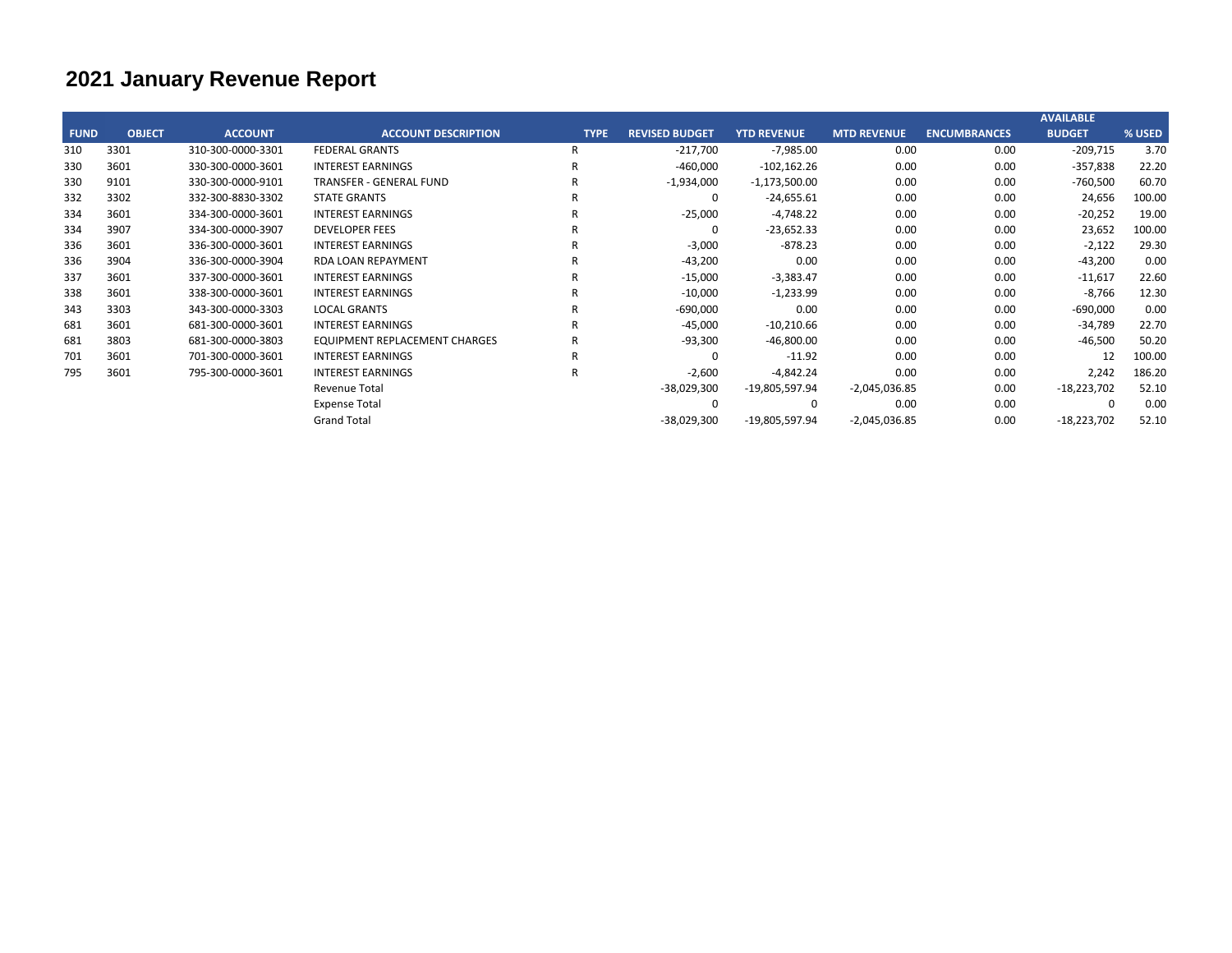|             |               |                   |                                         |                |                       |                    |                    |                     | <b>AVAILABLE</b> |          |
|-------------|---------------|-------------------|-----------------------------------------|----------------|-----------------------|--------------------|--------------------|---------------------|------------------|----------|
| <b>FUND</b> | <b>OBJECT</b> | <b>ACCOUNT</b>    | <b>ACCOUNT DESCRIPTION</b>              | <b>TYPE</b>    | <b>REVISED BUDGET</b> | <b>YTD REVENUE</b> | <b>MTD REVENUE</b> | <b>ENCUMBRANCES</b> | <b>BUDGET</b>    | % USED   |
| 101         | 3101          | 101-300-0000-3101 | <b>GOLF TAXES</b>                       | $\mathsf{R}$   | $-395,300$            | $-221,270.71$      | $-600.52$          | 0.00                | $-174,029$       | 56.00    |
| 101         | 3102          | 101-300-0000-3102 | <b>PROPERTY TAXES - SECURED</b>         | ${\sf R}$      | $-8,338,300$          | $-4,422,628.94$    | 2,319,425.97       | 0.00                | $-3,915,671$     | 53.00    |
| 101         | 3107          | 101-300-0000-3107 | PROPERTY TAXES - IN LIEU OF             | $\mathsf{R}$   | $-5,106,900$          | $-2,558,615.00$    | 0.00               | 0.00                | $-2,548,285$     | 50.10    |
| 101         | 3108          | 101-300-0000-3108 | PROPERTY TAXES - RPTTF RDA              | $\mathsf{R}$   | $-50,300$             | $-55,594.36$       | $-23,672.79$       | 0.00                | 5,294            | 110.50   |
| 101         | 3110          | 101-300-0000-3110 | PROPERTY TRANSFER TAXES                 | $\mathsf{R}$   | $-480,000$            | $-221,433.95$      | 0.00               | 0.00                | $-258,566$       | 46.10    |
| 101         | 3111          | 101-300-0000-3111 | <b>FRANCHISE TAXES</b>                  | $\overline{R}$ | $-2,044,400$          | $-533,271.47$      | 181,023.88         | 0.00                | $-1,511,129$     | 26.10    |
| 101         | 3112          | 101-300-0000-3112 | <b>SALES TAXES</b>                      | $\mathsf{R}$   | $-2,448,700$          | $-1,017,268.51$    | 143,000.00         | 0.00                | $-1,431,431$     | 41.50    |
| 101         | 3113          | 101-300-0000-3113 | <b>SALES TAXES PSAF</b>                 | $\overline{R}$ | $-80,300$             | $-36,074.97$       | $-6,912.14$        | 0.00                | $-44,225$        | 44.90    |
| 101         | 3114          | 101-300-0000-3114 | UTILITY USERS TAXES - ELEC.             | $\mathsf{R}$   | $-982,200$            | -456,097.39        | 50,835.03          | 0.00                | $-526,103$       | 46.40    |
| 101         | 3115          | 101-300-0000-3115 | UTILITY USERS TAXES - WATER             | $\mathsf{R}$   | $-747,500$            | -385,742.90        | 0.00               | 0.00                | $-361,757$       | 51.60    |
| 101         | 3116          | 101-300-0000-3116 | UTILITY USERS TAXES - GAS               | $\mathsf{R}$   | $-212,600$            | $-120,787.91$      | $-258.37$          | 0.00                | $-91,812$        | 56.80    |
| 101         | 3120          | 101-300-0000-3120 | TRANSIENT OCC. TAXES - MISC             | $\overline{R}$ | $-210,100$            | $-114,679.34$      | $-25,591.85$       | 0.00                | $-95,421$        | 54.60    |
| 101         | 3121          | 101-300-0000-3121 | TRANSIENT OCC. TAXES-TERRANEA           | $\mathsf{R}$   | $-5,331,200$          | $-2,862,024.23$    | 0.00               | 0.00                | $-2,469,176$     | 53.70    |
| 101         | 3202          | 101-300-0000-3202 | <b>BUILDING &amp; SAFETY PERMITS</b>    | $\mathsf{R}$   | $-1,200,000$          | $-643,607.88$      | $-68,333.54$       | 0.00                | $-556,392$       | 53.60    |
| 101         | 3203          | 101-300-0000-3203 | PLAN CHECK PERMITS                      | $\mathsf{R}$   | $-370,000$            | $-218,254.44$      | $-28,304.47$       | 0.00                | $-151,746$       | 59.00    |
| 101         | 3205          | 101-300-0000-3205 | <b>FILM PERMITS</b>                     | $\overline{R}$ | $-2,200$              | $-19,933.50$       | $-19,345.50$       | 0.00                | 17,734           | 906.10   |
| 101         | 3206          | 101-300-0000-3206 | <b>ANIMAL LICENSES</b>                  | $\overline{R}$ | $-30,000$             | $-11,484.00$       | $-1,447.50$        | 0.00                | $-18,516$        | 38.30    |
| 101         | 3207          | 101-300-0000-3207 | <b>BUILDING &amp; SAFETY SMIP</b>       | $\mathsf{R}$   | $-1,100$              | $-655.04$          | 1,249.57           | 0.00                | $-445$           | 59.50    |
| 101         | 3208          | 101-300-0000-3208 | <b>BUILDING &amp; SAFETY ADMIN FEES</b> | $\overline{R}$ | $-1,500$              | $-393.05$          | 361.40             | 0.00                | $-1,107$         | 26.20    |
| 101         | 3209          | 101-300-0000-3209 | <b>GEOLOGY PERMITS</b>                  | $\mathsf{R}$   | $-120,000$            | $-79,680.00$       | $-12,810.00$       | 0.00                | $-40,320$        | 66.40    |
| 101         | 3210          | 101-300-0000-3210 | <b>BUSINESS LICENSE TAXES</b>           | $\mathsf{R}$   | $-904,100$            | -587,755.84        | -436,860.33        | 0.00                | $-316,344$       | 65.00    |
| 101         | 3212          | 101-300-0000-3212 | <b>BUSINESS LICENSE PENALTY</b>         | $\overline{R}$ | $\pmb{0}$             | $-16,388.79$       | $-20.60$           | 0.00                | 16,389           | 100.00   |
| 101         | 3213          | 101-300-0000-3213 | PARKING PERMITS-OVERSIZED VEH.          | $\mathsf{R}$   | -500                  | $-350.00$          | $-90.00$           | 0.00                | $-150$           | 70.00    |
| 101         | 3214          | 101-300-0000-3214 | PARKING PERMIT DECALS                   | $\mathsf{R}$   | $-900$                | $-392.00$          | $-235.50$          | 0.00                | $-508$           | 43.60    |
| 101         | 3215          | 101-300-0000-3215 | PLANNING & ZONING PERMITS               | $\overline{R}$ | $-370,000$            | $-242,721.48$      | $-34,734.72$       | 0.00                | $-127,279$       | 65.60    |
| 101         | 3217          | 101-300-0000-3217 | <b>VIEW RESTRORATION PERMITS</b>        | $\overline{R}$ | 0                     | $-5,106.00$        | 0.00               | 0.00                | 5,106            | 100.00   |
| 101         | 3218          | 101-300-0000-3218 | PLANNING MISC. PERMITS                  | $\overline{R}$ | $-3,000$              | $-5,132.00$        | $-644.00$          | 0.00                | 2,132            | 171.10   |
| 101         | 3219          | 101-300-0000-3219 | <b>ROW - MISC PERMITS</b>               | $\mathsf{R}$   | $-65,000$             | $-66,223.50$       | $-12,782.00$       | 0.00                | 1,224            | 101.90   |
| 101         | 3220          | 101-300-0000-3220 | <b>ROW - DUMPSTER PERMITS</b>           | $\overline{R}$ | $-3,600$              | $-2,254.00$        | $-196.00$          | 0.00                | $-1,346$         | 62.60    |
| 101         | 3501          | 101-300-0000-3501 | <b>TOW FEES</b>                         | $\mathsf{R}$   | $-8,000$              | $-3,403.00$        | $-332.00$          | 0.00                | $-4,597$         | 42.50    |
| 101         | 3502          | 101-300-0000-3502 | <b>FALSE ALARM</b>                      | $\mathsf{R}$   | $-1,000$              | 450.00             | 100.00             | 0.00                | $-1,450$         | $-45.00$ |
| 101         | 3503          | 101-300-0000-3503 | <b>TRAFFIC TICKETS</b>                  | $\mathsf{R}$   | $-88,000$             | $-27,812.03$       | $-9,627.84$        | 0.00                | $-60,188$        | 31.60    |
| 101         | 3601          | 101-300-0000-3601 | <b>INTEREST EARNINGS</b>                | $\mathsf{R}$   | $-383,600$            | $-223,916.24$      | $-48,090.78$       | 0.00                | $-159,684$       | 58.40    |
| 101         | 3602          | 101-300-0000-3602 | RENTAL/LEASES                           | $\overline{R}$ | $-182,900$            | $-123,791.23$      | $-13,730.48$       | 0.00                | $-59,109$        | 67.70    |
| 101         | 3801          | 101-300-0000-3801 | ADMINISTRATIVE OVERHEAD                 | $\mathsf{R}$   | $-139,700$            | $-54,656.72$       | 0.00               | 0.00                | $-85,043$        | 39.10    |
| 101         | 3902          | 101-300-0000-3902 | <b>CASP FEES</b>                        | $\overline{R}$ | $-500$                | $-1,944.00$        | $-1,051.20$        | 0.00                | 1,444            | 388.80   |
| 101         | 3904          | 101-300-0000-3904 | RDA LOAN REPAYMENT                      | $\overline{R}$ | $-175,000$            | 0.00               | 0.00               | 0.00                | $-175,000$       | 0.00     |
| 101         | 3906          | 101-300-0000-3906 | SALES OF SIGNS/SERVICES                 | $\overline{R}$ | $-600$                | 0.00               | 0.00               | 0.00                | $-600$           | 0.00     |
| 101         | 3999          | 101-300-0000-3999 | MISCELLANEOUS REVENUE                   | $\mathsf{R}$   | $-289,000$            | $-60,588.64$       | $-15,091.83$       | 0.00                | $-228,411$       | 21.00    |
| 101         | 9217          | 101-300-0000-9217 | <b>TRANSFER - PUBLIC SAFETY</b>         | $\mathsf{R}$   | $-175,000$            | $-87,500.00$       | 0.00               | 0.00                | $-87,500$        | 50.00    |
| 101         | 9224          | 101-300-0000-9224 | TRANSFER - MEASURE A MAINT              | $\mathsf{R}$   | $-100,000$            | $-50,000.00$       | 0.00               | 0.00                | $-50,000$        | 50.00    |
| 101         | 3999          | 101-300-1430-3999 | MISCELLANEOUS REVENUE                   | $\mathsf{R}$   | $-400$                | $-1,280.00$        | $-40.00$           | 0.00                | 880              | 320.00   |
| 101         | 3412          | 101-300-5120-3412 | PROGRAM/EVENT FEES                      | $\mathsf{R}$   | 0                     | $-5,178.00$        | 0.00               | 0.00                | 5,178            | 100.00   |
| 101         | 3602          | 101-300-5120-3602 | RENTAL/LEASES                           | $\overline{R}$ | $\Omega$              | $-3,985.00$        | 0.00               | 0.00                | 3,985            | 100.00   |
| 101         | 3602          | 101-300-5130-3602 | RENTAL/LEASES                           | $\overline{R}$ | $-40,000$             | $-20,877.00$       | $-4,372.50$        | 0.00                | $-19,123$        | 52.20    |
| 101         | 3602          | 101-300-5140-3602 | RENTAL/LEASES                           | $\overline{R}$ | $-7,000$              | $-5,302.00$        | $-811.00$          | 0.00                | $-1,698$         | 75.70    |
| 101         | 3602          | 101-300-5150-3602 | RENTAL/LEASES                           | $\overline{R}$ | $-20,000$             | $-1,792.00$        | $-60.00$           | 0.00                | $-18,208$        | 9.00     |
| 101         | 3411          | 101-300-5160-3411 | PARKING LOT FEES                        | $\mathsf{R}$   | $-230,000$            | $-126,652.80$      | $-20,278.00$       | 0.00                | $-103,347$       | 55.10    |
| 101         | 3412          | 101-300-5170-3412 | PROGRAM/EVENT FEES                      | $\mathsf{R}$   | $-8,000$              | 0.00               | 0.00               | 0.00                | $-8,000$         | 0.00     |
|             |               |                   |                                         |                |                       |                    |                    |                     |                  |          |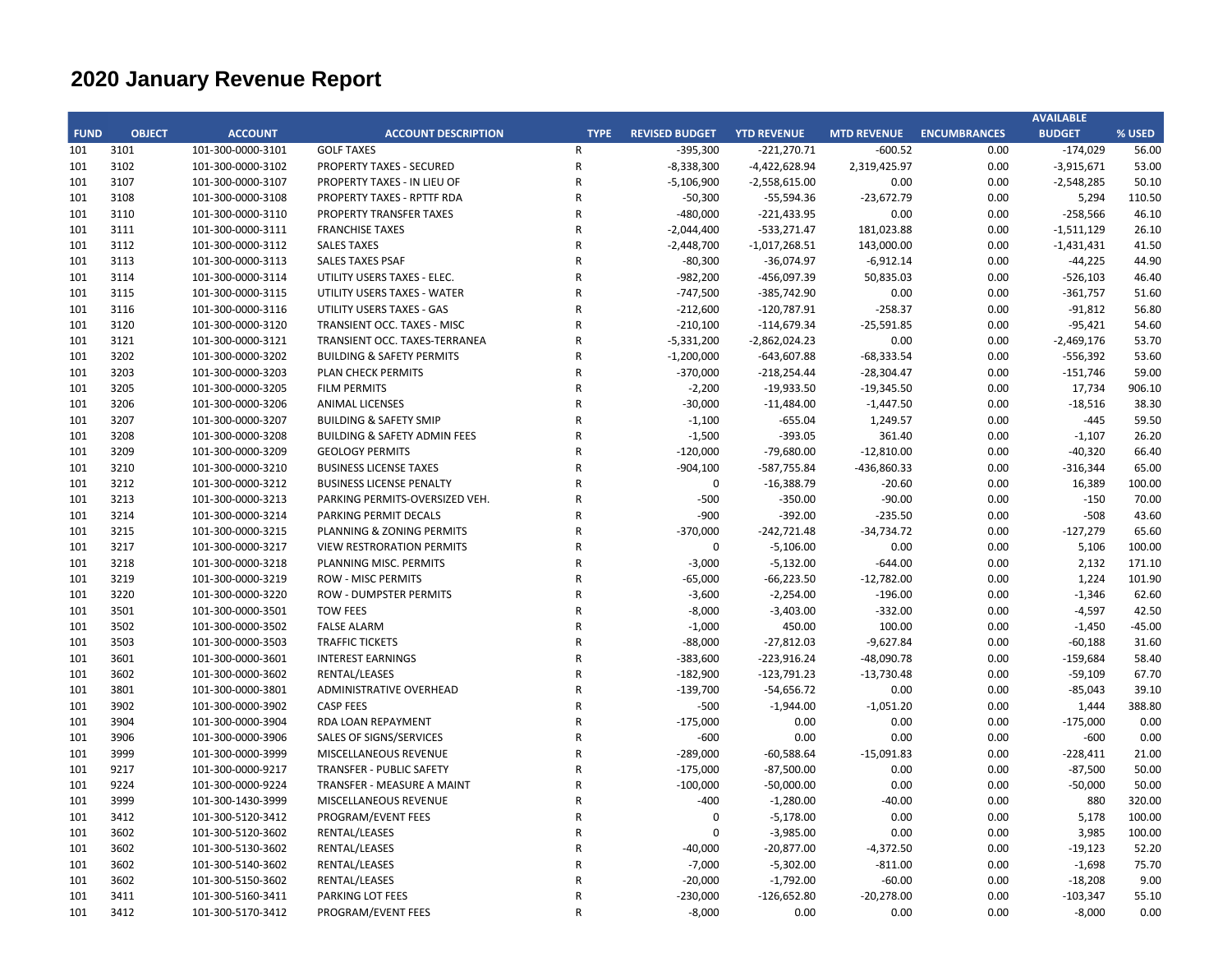|             |               |                   |                                   |                |                       |                    |                    |                     | <b>AVAILABLE</b> |        |
|-------------|---------------|-------------------|-----------------------------------|----------------|-----------------------|--------------------|--------------------|---------------------|------------------|--------|
| <b>FUND</b> | <b>OBJECT</b> | <b>ACCOUNT</b>    | <b>ACCOUNT DESCRIPTION</b>        | <b>TYPE</b>    | <b>REVISED BUDGET</b> | <b>YTD REVENUE</b> | <b>MTD REVENUE</b> | <b>ENCUMBRANCES</b> | <b>BUDGET</b>    | % USED |
| 101         | 3901          | 101-300-5170-3901 | <b>DONATIONS</b>                  | R              | $-16,000$             | $-100.00$          | 0.00               | 0.00                | $-15,900$        | 0.60   |
| 101         | 3602          | 101-300-5180-3602 | RENTAL/LEASES                     | ${\sf R}$      | $-205,000$            | $-101,950.00$      | $-21,773.00$       | 0.00                | $-103,050$       | 49.70  |
| 101         | 3701          | 101-300-5180-3701 | PVIC SALES TAXABLE                | $\mathsf{R}$   | $-120,000$            | $-75,042.27$       | $-11,130.31$       | 0.00                | $-44,958$        | 62.50  |
| 101         | 3901          | 101-300-5180-3901 | <b>DONATIONS</b>                  | $\mathsf{R}$   | $\pmb{0}$             | $-6,871.25$        | $-995.50$          | 0.00                | 6,871            | 100.00 |
| 101         | 3412          | 101-300-5190-3412 | PROGRAM/EVENT FEES                | $\mathsf{R}$   | $-6,000$              | $-2,772.00$        | $-180.00$          | 0.00                | $-3,228$         | 46.20  |
| 101         | 3901          | 101-300-5190-3901 | <b>DONATIONS</b>                  | $\overline{R}$ | $-3,000$              | $-942.00$          | $-40.00$           | 0.00                | $-2,058$         | 31.40  |
| 101         | 3504          | 101-300-4140-3504 | <b>CODE ENFORCEMENT CITATIONS</b> | $\mathsf{R}$   | 0                     | $-14,187.88$       | $-950.00$          | 0.00                | 14,188           | 100.00 |
| 101         | 3412          | 101-300-5131-3412 | PROGRAM/EVENT FEES                | $\overline{R}$ | $\mathbf 0$           | $-29,063.00$       | $-8,982.00$        | 0.00                | 29,063           | 100.00 |
| 202         | 3304          | 202-300-0000-3304 | STATE GRANTS - SECTION 2103       | $\overline{R}$ | $-364,400$            | $-204,554.03$      | $-27,278.09$       | 0.00                | $-159,846$       | 56.10  |
| 202         | 3305          | 202-300-0000-3305 | STATE GRANTS - SECTION 2105       | $\overline{R}$ | $-237,700$            | $-137,595.25$      | $-17,995.50$       | 0.00                | $-100, 105$      | 57.90  |
| 202         | 3306          | 202-300-0000-3306 | STATE GRANTS - SECTION 2106       | $\mathsf{R}$   | $-145,100$            | $-82,129.93$       | $-11,504.67$       | 0.00                | $-62,970$        | 56.60  |
| 202         | 3307          | 202-300-0000-3307 | STATE GRANTS - SECTION 2107       | $\overline{R}$ | $-312,100$            | $-170,713.29$      | $-24,274.63$       | 0.00                | $-141,387$       | 54.70  |
| 202         | 3308          | 202-300-0000-3308 | STATE GRANTS - SECTION 2107.5     | $\mathsf{R}$   | $-6,000$              | $-6,000.00$        | 0.00               | 0.00                | $\mathbf 0$      | 100.00 |
| 202         | 3309          | 202-300-0000-3309 | STATE GAS TAX - SB1               | $\overline{R}$ | $-707,100$            | $-335,638.56$      | $-63,557.08$       | 0.00                | $-371,461$       | 47.50  |
| 202         | 3601          | 202-300-0000-3601 | <b>INTEREST EARNINGS</b>          | $\overline{R}$ | $-6,800$              | $-9,804.62$        | 0.00               | 0.00                | 3,005            | 144.20 |
| 202         | 3999          | 202-300-0000-3999 | MISCELLANEOUS REVENUE             | $\mathsf{R}$   | $-48,200$             | $-49,278.78$       | $-47,846.78$       | 0.00                | 1,079            | 102.20 |
| 203         | 3601          | 203-300-0000-3601 | <b>INTEREST EARNINGS</b>          | $\mathsf{R}$   | $-300$                | $-272.27$          | 0.00               | 0.00                | $-28$            | 90.80  |
| 209         | 3102          | 209-300-0000-3102 | <b>PROPERTY TAXES - SECURED</b>   | $\mathsf{R}$   | $-2,300$              | $-1,485.76$        | $-288.37$          | 0.00                | $-814$           | 64.60  |
| 209         | 3601          | 209-300-0000-3601 | <b>INTEREST EARNINGS</b>          | $\mathsf{R}$   | $-200$                | $-316.69$          | 0.00               | 0.00                | 117              | 158.30 |
| 211         | 3102          | 211-300-0000-3102 | <b>PROPERTY TAXES - SECURED</b>   | $\mathsf{R}$   | $-606,800$            | $-374,073.15$      | $-72,613.58$       | 0.00                | $-232,727$       | 61.60  |
| 211         | 3601          | 211-300-0000-3601 | <b>INTEREST EARNINGS</b>          | $\overline{R}$ | $-21,200$             | $-13,866.84$       | 0.00               | 0.00                | $-7,333$         | 65.40  |
| 213         | 3302          | 213-300-0000-3302 | <b>STATE GRANTS</b>               | $\mathsf{R}$   | $-22,100$             | 0.00               | 0.00               | 0.00                | $-22,100$        | 0.00   |
| 213         | 3406          | 213-300-0000-3406 | <b>WASTE REDUCTION FEES</b>       | $\overline{R}$ | $-185,000$            | $-91,578.72$       | $-8,758.97$        | 0.00                | $-93,421$        | 49.50  |
| 213         | 3601          | 213-300-0000-3601 | <b>INTEREST EARNINGS</b>          | $\mathsf{R}$   | $-4,600$              | $-4,152.00$        | 0.00               | 0.00                | $-448$           | 90.30  |
| 214         | 3303          | 214-300-0000-3303 | <b>LOCAL GRANTS</b>               | $\overline{R}$ | $-50,000$             | $-13,804.49$       | 0.00               | 0.00                | $-36,196$        | 27.60  |
| 214         | 3601          | 214-300-0000-3601 | <b>INTEREST EARNINGS</b>          | $\overline{R}$ | -900                  | $-925.77$          | 0.00               | 0.00                | 26               | 102.90 |
| 215         | 3303          | 215-300-0000-3303 | <b>LOCAL GRANTS</b>               | $\mathsf{R}$   | $-696,200$            | $-420,814.11$      | $-57,710.76$       | 0.00                | $-275,386$       | 60.40  |
| 215         | 3601          | 215-300-0000-3601 | <b>INTEREST EARNINGS</b>          | $\mathsf{R}$   | $-6,200$              | $-7,456.92$        | 0.00               | 0.00                | 1,257            | 120.30 |
| 216         | 3303          | 216-300-0000-3303 | <b>LOCAL GRANTS</b>               | $\mathsf{R}$   | $-839,400$            | $-507,309.54$      | $-69,575.05$       | 0.00                | $-332,090$       | 60.40  |
| 216         | 3601          | 216-300-0000-3601 | <b>INTEREST EARNINGS</b>          | $\overline{R}$ | $-10,000$             | $-24,672.75$       | 0.00               | 0.00                | 14,673           | 246.70 |
| 217         | 3302          | 217-300-0000-3302 | <b>STATE GRANTS</b>               | $\mathsf{R}$   | $-130,000$            | $-152, 114.16$     | $-23,263.20$       | 0.00                | 22,114           | 117.00 |
| 217         | 3601          | 217-300-0000-3601 | <b>INTEREST EARNINGS</b>          | $\overline{R}$ | $-1,000$              | $-1,109.10$        | 0.00               | 0.00                | 109              | 110.90 |
| 220         | 3303          | 220-300-0000-3303 | <b>LOCAL GRANTS</b>               | $\overline{R}$ | $-522,200$            | $-315,340.29$      | $-43,200.11$       | 0.00                | $-206,860$       | 60.40  |
| 220         | 3601          | 220-300-0000-3601 | <b>INTEREST EARNINGS</b>          | $\mathsf{R}$   | $-23,200$             | $-9,171.46$        | 0.00               | 0.00                | $-14,029$        | 39.50  |
| 221         | 3303          | 221-300-0000-3303 | <b>LOCAL GRANTS</b>               | $\overline{R}$ | $-591,800$            | $-353,853.93$      | $-48,223.03$       | 0.00                | $-237,946$       | 59.80  |
| 221         | 3601          | 221-300-0000-3601 | <b>INTEREST EARNINGS</b>          | $\overline{R}$ | $-300$                | $-839.66$          | 0.00               | 0.00                | 540              | 279.90 |
| 222         | 3601          | 222-300-0000-3601 | <b>INTEREST EARNINGS</b>          | $\mathsf{R}$   | $-12,400$             | $-8,627.02$        | 0.00               | 0.00                | $-3,773$         | 69.60  |
| 223         | 3601          | 223-300-0000-3601 | <b>INTEREST EARNINGS</b>          | $\mathsf{R}$   | $-8,100$              | $-7,319.12$        | 0.00               | 0.00                | $-781$           | 90.40  |
| 223         | 9101          | 223-300-0000-9101 | TRANSFER - GENERAL FUND           | $\mathsf{R}$   | $-35,000$             | $-17,500.00$       | 0.00               | 0.00                | $-17,500$        | 50.00  |
| 224         | 3303          | 224-300-0000-3303 | <b>LOCAL GRANTS</b>               | $\overline{R}$ | $-90,000$             | 0.00               | 0.00               | 0.00                | $-90,000$        | 0.00   |
| 224         | 3601          | 224-300-0000-3601 | <b>INTEREST EARNINGS</b>          | $\mathsf{R}$   | $-1,100$              | $-452.04$          | 0.00               | 0.00                | $-648$           | 41.10  |
| 225         | 3102          | 225-300-0000-3102 | PROPERTY TAXES - SECURED          | $\mathsf{R}$   | $-55,100$             | $-26,033.86$       | $-5,222.80$        | 0.00                | $-29,066$        | 47.20  |
| 225         | 3601          | 225-300-0000-3601 | <b>INTEREST EARNINGS</b>          | $\mathsf{R}$   | $-1,900$              | $-3,998.25$        | 0.00               | 0.00                | 2,098            | 210.40 |
| 225         | 9330          | 225-300-0000-9330 | TRANSFER - INFRASTRUCTURE         | $\overline{R}$ | $-455,000$            | $-227,500.00$      | 0.00               | 0.00                | $-227,500$       | 50.00  |
| 227         | 3601          | 227-300-0000-3601 | <b>INTEREST EARNINGS</b>          | $\overline{R}$ | $-900$                | 0.00               | 0.00               | 0.00                | $-900$           | 0.00   |
| 228         | 3601          | 228-300-0000-3601 | <b>INTEREST EARNINGS</b>          | R              | $-9,500$              | $-7,441.11$        | 0.00               | 0.00                | $-2,059$         | 78.30  |
| 228         | 3901          | 228-300-0000-3901 | <b>DONATIONS</b>                  | $\mathsf{R}$   | 0                     | $-8,200.00$        | $-200.00$          | 0.00                | 8,200            | 100.00 |
| 285         | 3601          | 285-300-0000-3601 | <b>INTEREST EARNINGS</b>          | $\mathsf{R}$   | $-1,100$              | $-1,305.00$        | 0.00               | 0.00                | 205              | 118.60 |
| 285         | 9101          | 285-300-0000-9101 | TRANSFER - GENERAL FUND           | R              | $-55,000$             | $-27,500.00$       | 0.00               | 0.00                | $-27,500$        | 50.00  |
|             |               |                   |                                   |                |                       |                    |                    |                     |                  |        |